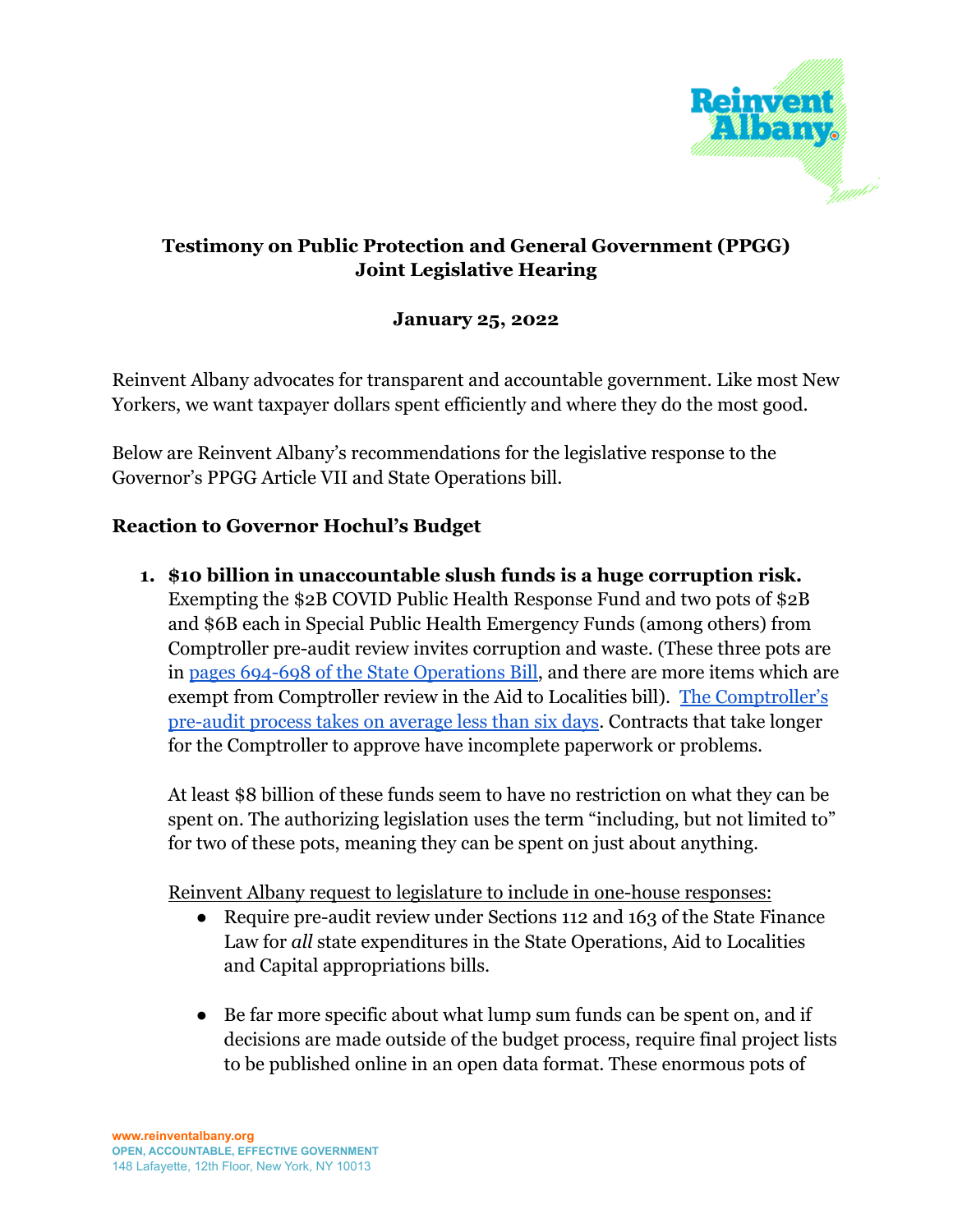discretionary funds should be limited. Please strike the "including, but not limited to" language.

- The [Division of the Budget](https://www.governor.ny.gov/sites/default/files/2021-10/Budget_TransparencyPlan.pdf) and [Executive Chamber's](https://www.governor.ny.gov/sites/default/files/2021-12/Executive_Chamber_Transparency_Plan.pdf) October 2021 Transparency Plans requested by Governor Hochul state that they intend to "publish all plans approved by the Budget Director that allocate legislative and executive discretionary lump sum appropriations and capital appropriations contained in the Enacted Budget." This transparency will be helpful for past lump sums, and we encourage the Legislature to follow up to make sure this happens. All lump sums going forward should explicitly require final project lists to be published online in the authorizing language.
- Put the MOU restoring some of the Comptroller's Pre-Audit Power in Law as proposed by [S6809/A7925 \(Reichlin-Melnick/Zebrowski\).](https://www.nysenate.gov/legislation/bills/2021/s6809)
- Also in the State Operations Bill, the Legislature should increase the budget of the Authorities Budget Office to \$5 million. The Governor's proposal sets their budget at \$2,859,000 (page 563). The Authorities Budget Office conducts important oversight of the state's 600+ public authorities.
- **2. We completely agree with Governor Hochul that the Joint Committee on Public Ethics must be replaced by an independent, new state ethics commission that is not directly appointed by elected officials** (Part Z of the PPGG Article VII bill). We believe the governor's proposal to use law school deans to appoint ethics commissioners is a vast improvement over the direct appointment of commissioners by elected leaders and is far more independent in *appointment* than anything the legislature has proposed so far. (We believe the deans are more independent than appointed or elected judges.) This said, we think New York State could also do much better than the status quo by using some combination of a trusted group and the "diluted" appointment processes used to select ethics and redistricting commissions in California, and localities like Los Angeles, San Francisco and Austin, Texas. For example, involving the Comptroller and Attorney General and/or using joint appointments could reduce influence. Additionally, many "citizens commission" models allow members of the public to serve as commissioners or selectors.

Reinvent Albany request to Legislature to include in one-house responses:

● **Independent Ethics Commission** - The Legislature should support the governor's law school dean proposal or propose another appointment process that eliminates or sharply reduces the influence of the appointing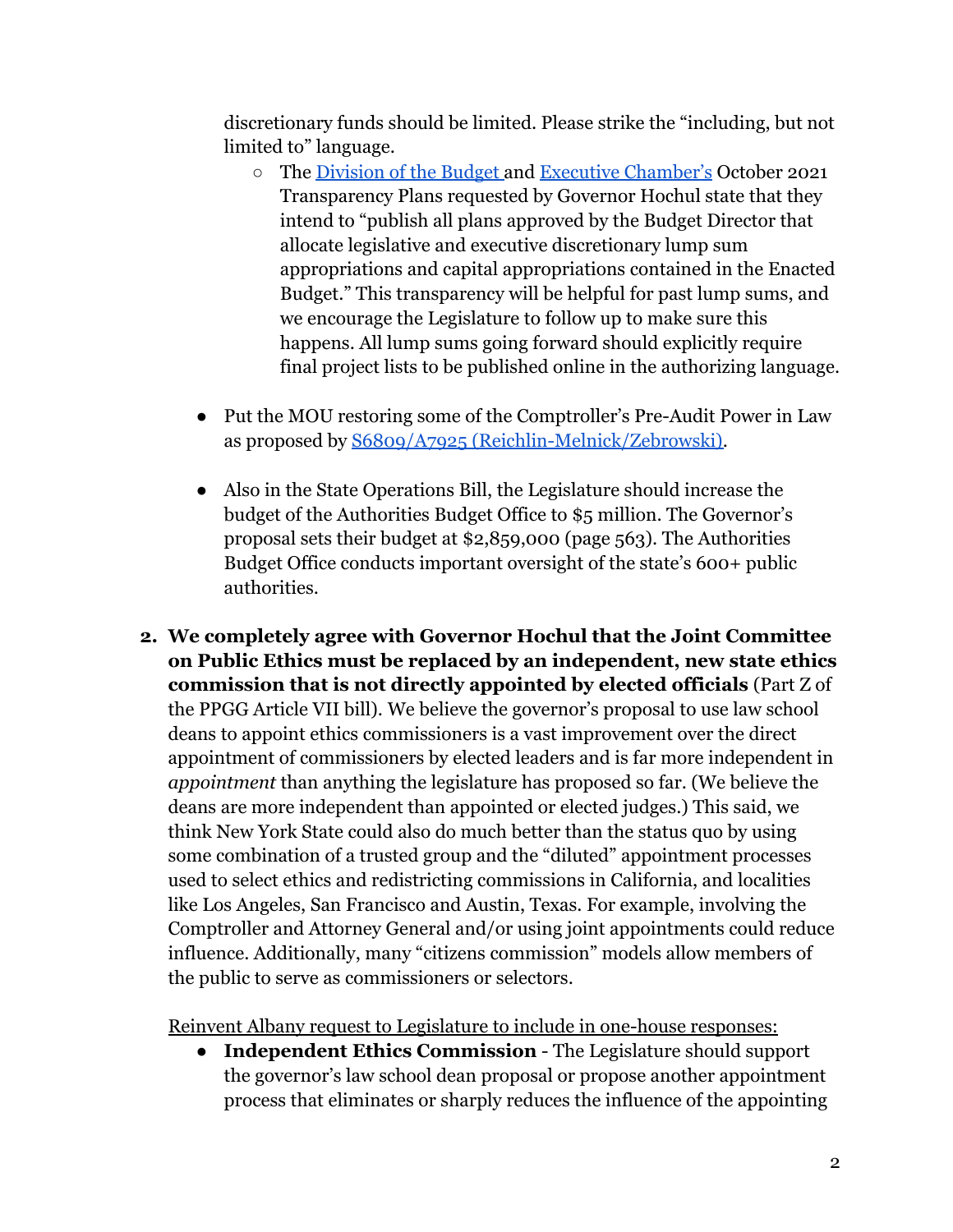authority on the commissioners. Ideally, a unified state commission would replace the Legislative Ethics Commission, but we understand this requires constitutional amendment. Beyond the selection mechanism, additional measures must be taken to increase independence by barring those with conflicts of interest from serving on the selection committee and ethics commission:

- $\circ$  Prohibitions should bar commissioners or selection committee members from serving if they or their spouses, domestic partners and unemancipated children have for the last three years been:
	- lobbyists:
	- state vendors or contractors;
	- major campaign contributors;
	- party officials;
	- state and local elected officials; and
	- state and legislative officers and employees.
- The Executive Director should be subject to the same prohibitions as commissioners.
- The Governor's proposal that commissioners cannot make campaign contributions to candidates should be expanded to party committees, and state independent expenditure committees/PACs.
- Duties of any selection committee/appointers should be expanded to be clear about their mission and requirements to appoint an independent, diverse commission.
- **Expand the State Ethics Code -** The state's ethics code is the basis by which the ethics commission determines if state officials and employees are conducting themselves in an ethical manner. As part of any ethics package, the Ethics Code should be substantially improved by:
	- Including a duty to report and duty to respect dignity of all persons and not engage in sexual or other discriminatory harassment, specifically linking the code with the NYS Human Rights Law.
	- Adding penalties for additional sections of the State's Code of Ethics. Some sections are currently without penalties attached.
- **Ensure Transparency of Ethics Commission and Selection Process -** The process for selecting commissioners should be transparent, as well as the operations of the commission. We note that Senator Krueger and Assemblymember Carroll's constitutional amendment provides detailed, clear procedures for how the ethics commission would operate.
	- The Governor's proposal should be amended to allow the public to be able to comment on proposed procedures for the selection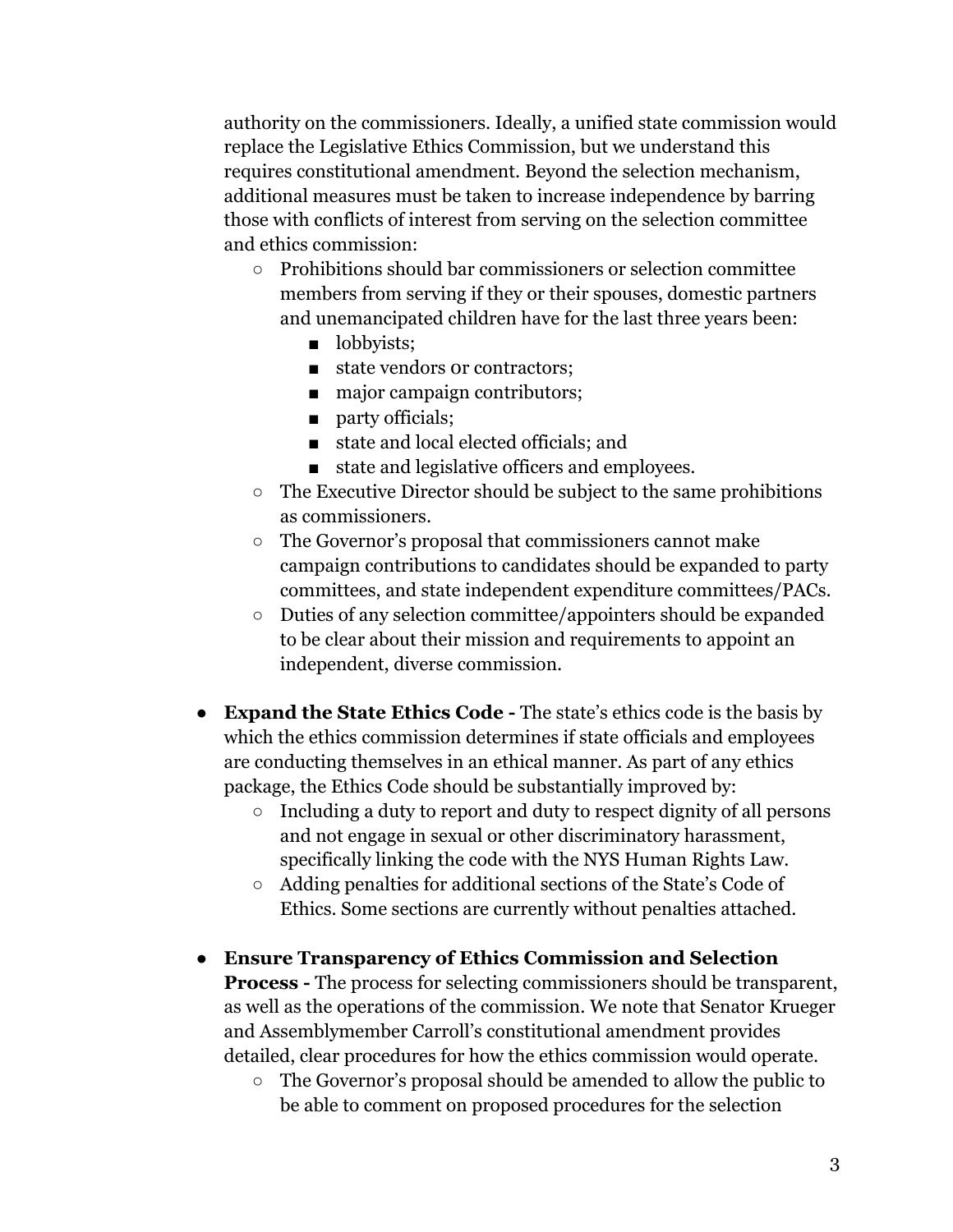committee to follow. The selection process should also be public, through publishing a list of final candidates and at minimum a public vote of the selection committee, if not public interviews.

- Additional mechanisms should be included in any proposal:
	- The commission must be subject to Freedom of Information Law requests, Open Meetings Law and the State. Administrative Procedures Act (in Governor's proposal)
	- Breaches of confidentiality should be able to be referred to the Attorney General, not just Inspector General (in Governor's proposal).
	- Due process hearings of commission should be public.
	- Ex parte communications should be banned.
	- Commission votes should not be confidential.
	- Substantial basis reports should be released quickly  $(5 \text{ days})$ rather than current 45).
	- The commission should hold an annual public hearing (in Governor's proposal).
- **● Ensure Transparency of Disclosure Reports -** As part of any ethics package, lobbying and financial disclosures reviewed by the ethics commission should be improved to increase transparency and the ability of the commission and public to vet these disclosures for accuracy and conflicts of interest:
	- Require lobbyists to specify whether lobbying is in support or opposition to legislation or other governmental action.
	- Lobbyists should report political contributions and fundraising activity, as done in NYC.
	- Political parties should be made explicitly subject to the Lobbying Law.
	- Financial disclosure filers should be expanded to include economic development entities.
	- Financial disclosures should be required to be made electronically, with full public disclosures in machine-readable format on the commission's website.
	- Financial disclosure forms should be streamlined and require more specificity in reporting, including information about domestic partners (in Governor's proposal).

## **3. Term Limits on Statewide Elected Officials - Article VII**

Reinvent Albany supports term limits for elected office because the power of incumbency in New York State is so enormous. We also believe no person should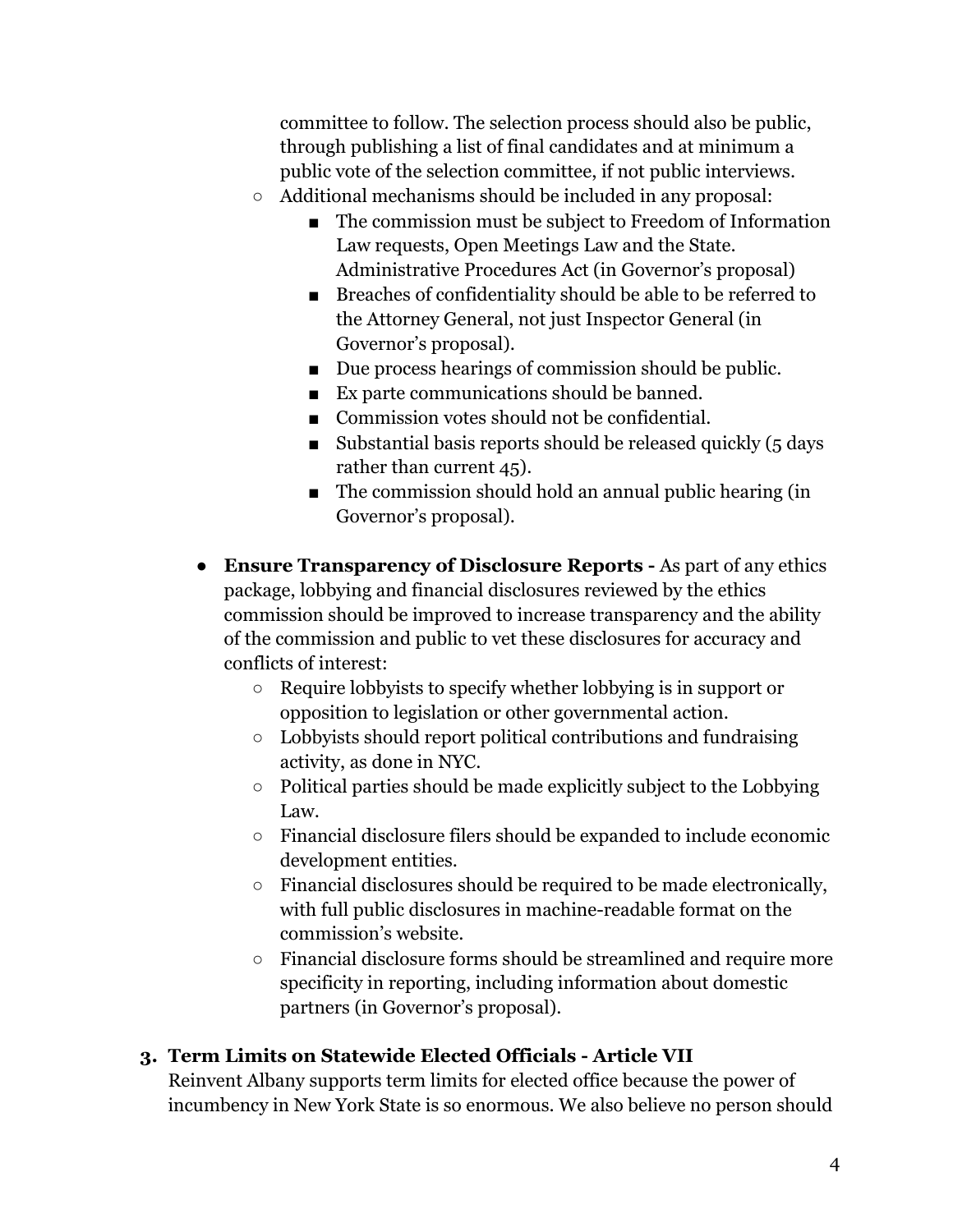have lifetime incumbency. We see the NYC experience with term limits as a huge success that has led to a far more diverse and representative city government and note that 37 states term-limit their governors.

Reinvent Albany request to legislature to include in one-house responses.

● Support passage of a constitutional amendment enacting term limits.

# **4. Ethics Requirements for Local Officials (Part Q of PPGG Article VII)**

Reinvent Albany supports increasing disclosure requirements for local officials, and standardizing them with state requirements. The Governor's proposal expands the definition of "interest" from including a public official's spouse, minor children and dependents to anyone living in the same household (domestic partners) and/or descending from the public official's grandparents for the purposes of financial disclosure. It also bans gifts of more than a "nominal value" for municipal officials, reducing the threshold from the current \$75.

Reinvent Albany request to legislature to include in one-house responses.

● Support inclusion of Part Q in the PPGG Article VII.

# **5. Fair Elections and Voting**

Reinvent Albany supports all reasonable measures to increase access to voting. We applaud the legislature for working swiftly these past few sessions to pass so much important voting rights legislation, and we encourage you to keep going. Accordingly, we support the governor's voting rights initiatives in the budget.

We ask the legislature to support the following in their one house budgets.

- **Part N 10 Day Voter Registration Deadline**
- **Part O Require Polling Sites on College Campuses -** Reinvent Albany supports this proposal but ask that it be expanded to include early voting, as in the original bill, [S4658 \(Parker\) /](https://www.nysenate.gov/legislation/bills/2021/s4658) A454-A (Rozic).
- **Full funding for the NYS public campaign finance program** The executive budget includes \$10.53 million for administering the new public campaign finance program, and \$10 million in Aid to Localities for matching funds. We ask that the total amount be increased to \$67 million, as [the Brennan Center, Reinvent Albany and over 60](https://www.brennancenter.org/our-work/research-reports/coalition-letter-urges-new-yorks-leaders-advance-democracy-reforms-2022) other groups [requested in a December letter.](https://www.brennancenter.org/our-work/research-reports/coalition-letter-urges-new-yorks-leaders-advance-democracy-reforms-2022)
- **Board of Elections reform** Reinvent Albany is part of the Let NY Vote coalition and supports replacing the New York State and City Boards of Elections with an independent, professional agency.